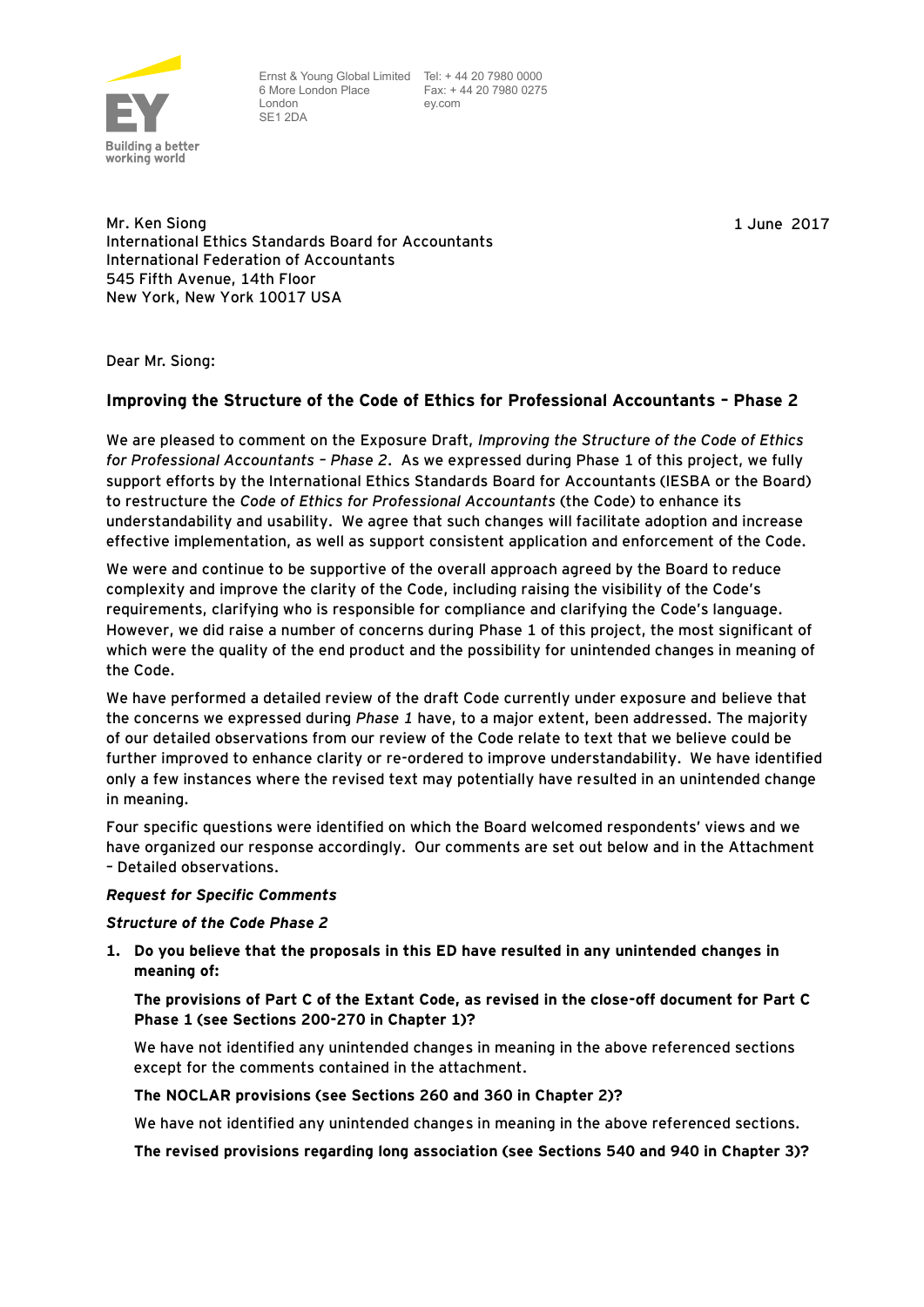We have not identified any unintended changes in meaning in the above referenced sections except for the comments contained in the attachment.

# **The provisions addressing restricted use report in the extant Code (see Section 800 in Chapter 4)**

We have not identified any unintended changes in meaning in the above referenced sections except for the comments contained in the attachment.

#### **The provisions relating to independence for other assurance engagements (Part B in Chapter 5)? If so, please explain why and suggest alternative wording?**

We identified four possible changes in meaning in Part B, Chapter 5, as outlined below (see Attachment for additional detail):

 The revised text for Section R900.32 appears to eliminate a safeguard previously available under extant Code Section 291.32: "Engaging another firm to evaluate the results of the non-assurance service or having another firm re-perform the non-assurance service to the extent necessary to enable it to take responsibility for this section."

This safeguard has been retained in the corresponding Section 400.32 applicable to audit and review engagements, and we suggest that this safeguard be re-instated in Section R900.32.

 The revised text for Sections R900.51 and R900.52 seems to suggest that only the firm can take actions to address the consequences of a breach, or the engagement must be terminated which appears to exclude the possibility that the client, rather than the firm may be able to take satisfactory action to address the breach which is provided for in the extant Code.

We suggest the text from the extant Code be re-instated or the section be re-phrased to be consistent with the existing provision which includes this additional safeguard.

 The revised text for Section 911.6 A2 appears to eliminate caveats included in the extant Section 291.113 which requires the reviewing professional from a network firm neither be involved with the assurance engagement nor be the recipient of the loan.

We ask the Board to consider including the caveats contained in extant Section 291.1 in the revised Section 911.6 A2.

 The revised text for Section 920.5 does not appear to address non-purchase-related business relationships by immediate family members which is contained in the last paragraph of Section 291.118 of the extant Code.

We suggest the Board consider addressing such business relationships in Section 290.5 consistent with Section 920.5 of the extant Code.

We would also like to take this opportunity to re-state a comment which we included in our April 25, 2017 response to *Proposed Revisions Pertaining to Safeguards in the Code – Phase 2* regarding the use of "might" in some sections of the Code. We consider that the use of the word "might" versus "may" appears to weaken the requirements regarding identifying threats to independence. Many technical resources regarding English language suggest that "might" is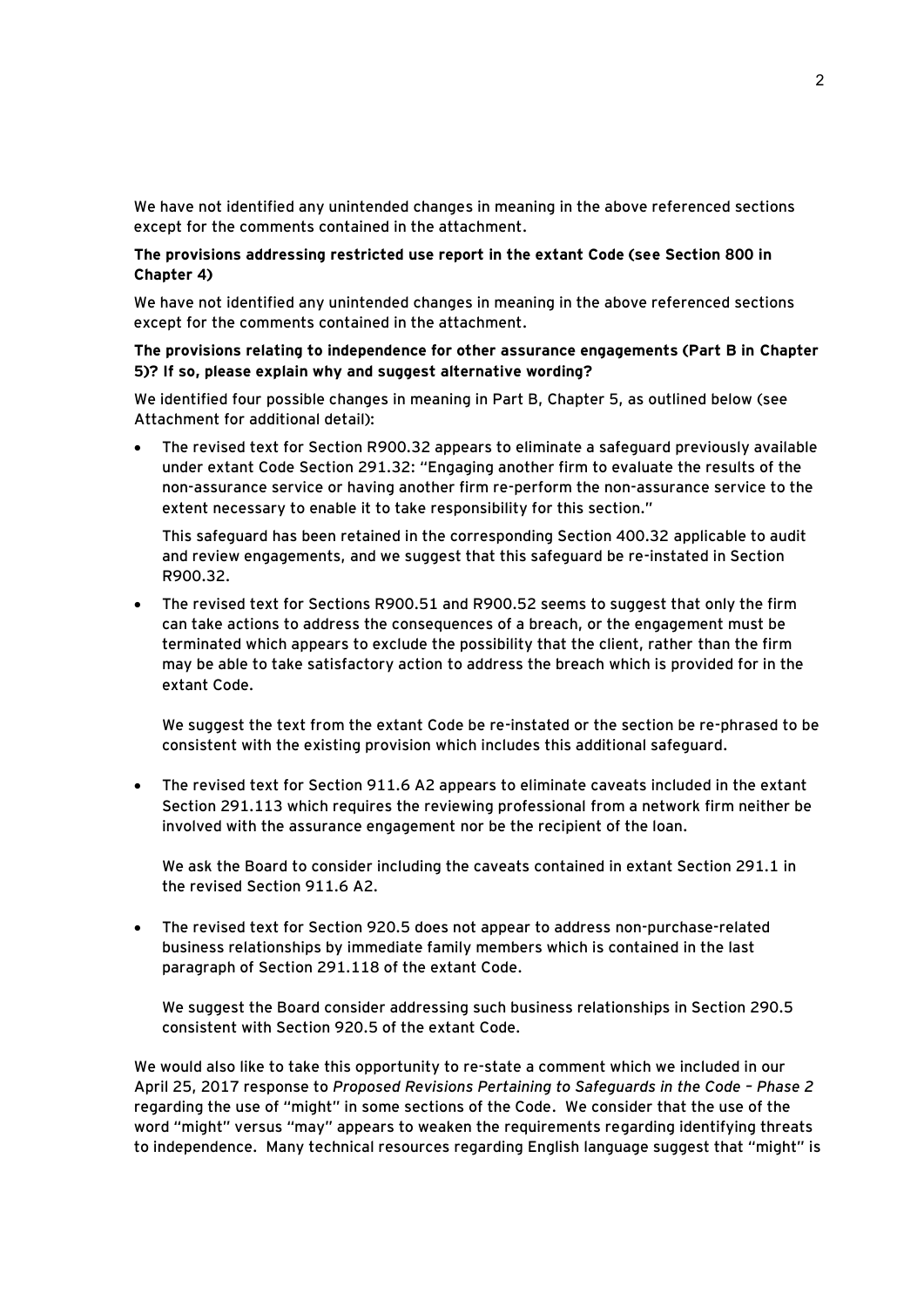normally viewed as suggesting something more remote than "may". For example, Merriam-Webster indicates that "might" suggests "less probability or possibility" than "may". Where the substitution of "may" with "might" appears to function in the sections presented in Phase 1 of Safeguards and Structure projects project, it appears inappropriate in the context of Section 600 and non-audit services as it appears to understate the true level of risk that such a threat may exist. For example, the statement "Providing valuation services to an audit client might create self-review threats" appears to suggest that a self-review threat would be remote when in reality it is likely in most situations.

We suggest using some other wording that reflects more accurately the risks of threats occurring. The Merriam-Webster dictionary definition of "may" suggests it can be used interchangeably with the word "can" which we consider is a better alternative to "might". In the context of safeguards, the introduction of a conditional word such as "might" appears appropriate because it reminds the PA that the safeguard may not always be effective as a means of reducing a threat. However, the word "can" would seem to reflect more accurately the probability or possibility that the safeguard would be adequate.

**2. Do you believe that the proposals are consistent with the key elements of the restructuring as described in Section III of this Explanatory Memorandum?**

#### *Conforming Amendments Arising From the Safeguards Project*

Yes, we believe the proposed revisions to the Code are consistent with the key elements of the restructuring as described in Section III of this Explanatory Memorandum. However, we have identified certain sections of revised text where understandability might still be further enhanced or clarified, and our detailed observations in this regard are included in the Attachment.

**3. Respondents are asked for any comments on the conforming amendments arising from the Safeguards project. Comments on those conforming amendments are requested by April 25, 2017 as part of a response to Safeguards ED-2.** 

Our comments on the conforming amendments arising from the Safeguards project were submitted to the Board on April 25, 2017.

# *Effective Date*

# **4. Do you agree with the proposed effective date for the restructured Code? If not, please explain why not.**

As already noted in our comment letter to the Exposure Draft on Safeguards ED-2, we are concerned that the proposed effective date for the restructured Code of June 15, 2019 may not allow adequate time for successful implementation. The restructuring of the Code and the resulting changes to the conceptual framework introduce a whole new approach which will require time for regulators, firms and other interested parties to adopt and incorporate into their rules, regulations and policies. To maximize the substantial improvements resultant from the Structure Project, it is essential that the Board allow sufficient time for all such parties to properly adopt and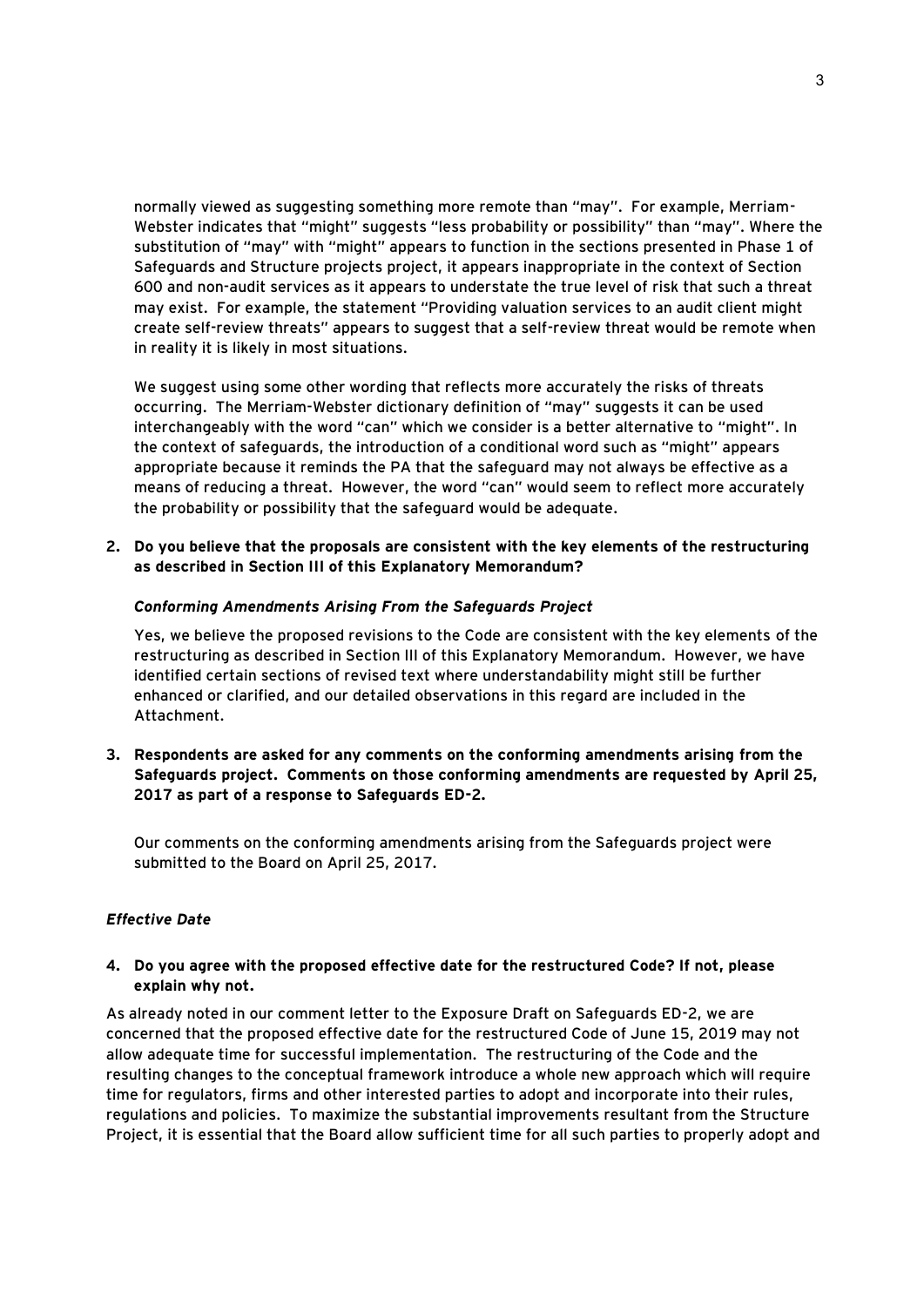implement the required changes. We believe that an extension to the effective date should be considered to allow for a more consistent and robust adoption of the revised Code.

In addition to the request for specific comments above, the IESBA is also seeking comments on the matters set out below:

**(a) Small and Medium Practices (SMPs) and PAIBs – The IESBA invites comments regarding any aspect of the proposals from SMPs and PAIBs.** 

No comment

**(b) Regulators and Audit Oversight Bodies – The IESBA invites comments on the proposals from an enforcement perspective from members of the regulatory and audit oversight communities.** 

No comment

**(c) Developing Nations – Recognizing that many developing nations have adopted or are in the process of adopting the Code, the IESBA invites respondents from these nations to comment on the proposals, and in particular on any foreseeable difficulties in applying them in their environment.** 

No comment.

**(d) Translations – Recognizing that many respondents may intend to translate the final changes for adoption in their own environments, the IESBA welcomes comment on potential translation issues respondents may note in reviewing the proposals.**

As included in our response to the *Proposed Revision Pertaining to Safeguards in the Code – Phase 2*, we believe that certain jurisdictions will be challenged to translate all documents relevant to the overall restructuring project in order to provide timely and wholesome comments. If, as anticipated, the Board completes the restructuring of the Code in December 2017, with the earliest effective date (for most sections) being 15th June 2019 this would present many professional bodies with a relatively short 18 month window in which to translate, obtain feedback and approve an entirely revised Code.

We would be pleased to discuss our comments with members of the International Ethics Standards Board or its staff. If you wish to do so, please contact Bob Franchini (+39-02-7221 2014) or Susan Nee (+1 305-510-0172).

Yours sincerely,

Ernst + Young Global Limited

Ernst & Young Global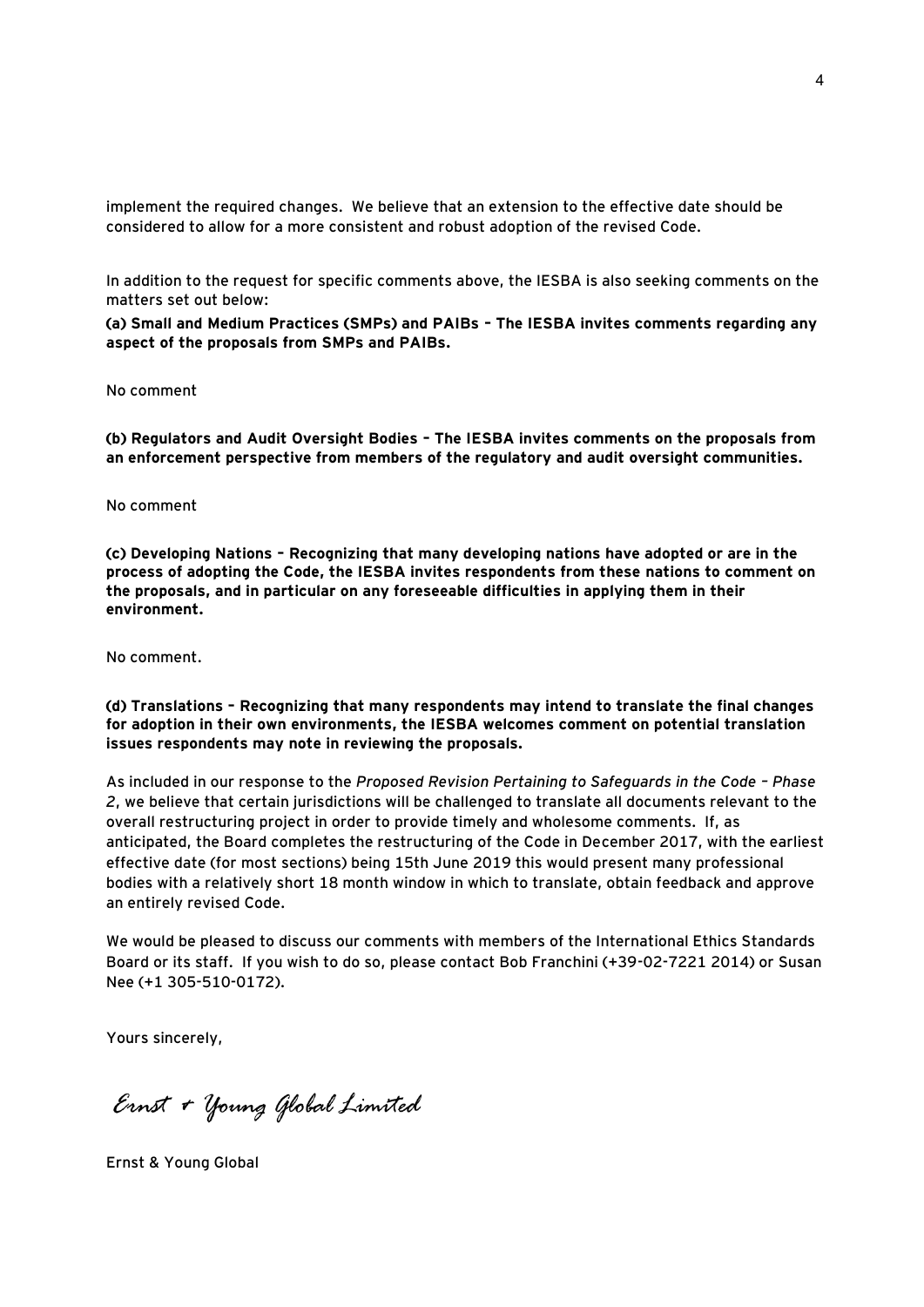# Improving the Structure of the Code of Ethics for Professional Accountants—Phase 2

Attachment: Detailed observations

| <b>Detailed observations</b> |                                                                                                                                                                                                                                                                                                                                                                         |                                                                                                                                                                                                               |
|------------------------------|-------------------------------------------------------------------------------------------------------------------------------------------------------------------------------------------------------------------------------------------------------------------------------------------------------------------------------------------------------------------------|---------------------------------------------------------------------------------------------------------------------------------------------------------------------------------------------------------------|
| <b>Section</b>               | <b>Explanation</b>                                                                                                                                                                                                                                                                                                                                                      | <b>Suggestion</b>                                                                                                                                                                                             |
| 200.4                        | "(b) Professional accountants in public practice when<br>performing" Could be more concise and direct.                                                                                                                                                                                                                                                                  | Re-word: "Professional accountants in public practice when<br>performing professional activities related to their firm, either in an<br>employment or ownership capacity."                                    |
| 200.6 A1 (d)                 | "A professional accountant having a long association with<br>contacts influencing business decisions." The use of the word<br>"contact" is confusing                                                                                                                                                                                                                    | We suggest to use the phrase "directors, officers or employees"<br>rather than "contact."                                                                                                                     |
| 220.8 A1                     | First bullet: do we need the repetition of the word "determining"?                                                                                                                                                                                                                                                                                                      | Suggest re-word to read: "Determining estimates, for example,<br>fair value estimates in order to misrepresent profit or loss." This is<br>in line with succeeding example bullet points (see bullets 3 & 4). |
| R220.9                       | "(b) The context in which it is given; and". Word "within" should<br>replace word "in".                                                                                                                                                                                                                                                                                 | Consider rewording to read: "(b) The context within which it is<br>given; and"                                                                                                                                |
| R220.10                      | Relying on the work of others - is this the correct positioning of<br>the "Restructured" paragraph? 220.10 A1 sets out the factors<br>underpinning whether or not it is appropriate to rely on the work of<br>others, only after deciding whether or not to do so, should the<br>reader be thinking about exercising professional judgement and<br>which steps to take. | Consider switching the order of R220.10 and 220.10 A1                                                                                                                                                         |
| R220.13 (220.13)<br>A1 & A2) | How does the accountant refuse to be or remain associated with<br>the information?                                                                                                                                                                                                                                                                                      | Consider an example of how an accountant might do this? If the<br>following sections 220.13 A1 and 220.13 A2 are intended to be<br>examples or contain examples then consider indenting them as               |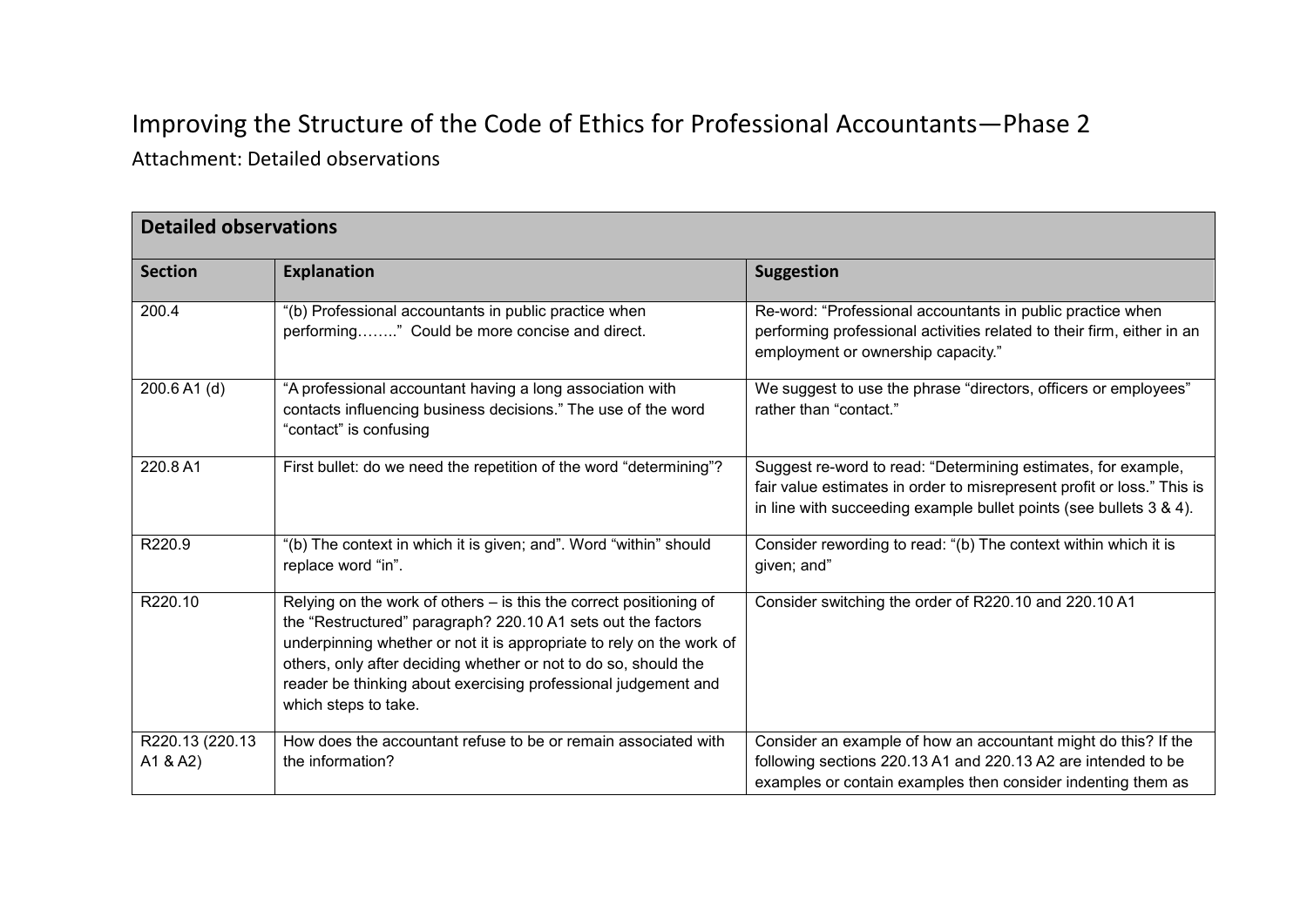| <b>Detailed observations</b> |                                                                                                                                                                                                                                                                                                                                                            |                                                                                                                                                                                                                                                                                                                                                     |
|------------------------------|------------------------------------------------------------------------------------------------------------------------------------------------------------------------------------------------------------------------------------------------------------------------------------------------------------------------------------------------------------|-----------------------------------------------------------------------------------------------------------------------------------------------------------------------------------------------------------------------------------------------------------------------------------------------------------------------------------------------------|
| <b>Section</b>               | <b>Explanation</b>                                                                                                                                                                                                                                                                                                                                         | <b>Suggestion</b>                                                                                                                                                                                                                                                                                                                                   |
|                              |                                                                                                                                                                                                                                                                                                                                                            | examples, not separate subsections, in line with the preceding<br>sections and their examples.                                                                                                                                                                                                                                                      |
| R230.5                       | "Communicate the reasons." To whom?                                                                                                                                                                                                                                                                                                                        | Consider a suggestion or examples of where to communicate the<br>matters/reasons. Is it the case that the reader should be reporting<br>to those charged with governance?                                                                                                                                                                           |
| R270.5                       | "(b) Applying safeguards, where available or capable of being<br>applied; or" As has been done with other sections do we need to<br>exemplify options available to the professional accountant, where<br>potential safeguards are concerned?                                                                                                               | Consider linking back to other safeguards previously mentioned<br>or give an example here. Is it the case that 270.4 A6 are in fact<br>the examples, if this is intended to be the case, then perhaps<br>R270.5 should be positioned before 270.4 A6 and the<br>aforementioned paragraph is broken down into examples of<br>potential safeguarding? |
| 540.4 A3                     | Safeguards are suggested before examples of threats are given.                                                                                                                                                                                                                                                                                             | Consider re-ordering to list threats before safeguards.                                                                                                                                                                                                                                                                                             |
| 540.5 A1                     | This should be earlier in the chapter $-$ it deals with evaluating the<br>threats before deciding which actions are appropriate as<br>safeguards.                                                                                                                                                                                                          | Suggest re-locate to earlier in the chapter.                                                                                                                                                                                                                                                                                                        |
| 540.5 A2                     | "For example, familiarity threats created over time by the<br>increasingly close relationship between an individual and a<br>member of the client's senior management would be reduced by<br>the departure of that member of the client's senior management<br>and the start of a new relationship."<br>The last phrase in the sentence seems unnecessary. | Suggest remove "and the start of a new relationship."                                                                                                                                                                                                                                                                                               |
| R540.6                       | This paragraph sets the general principle to which other sections<br>will provide certain exceptions. It seems unnecessary to start the<br>paragraph with "Subject to paragraphs R540.7 to R540.9", as the                                                                                                                                                 | Suggest remove "Subject to paragraphs R540.7 to R540.9."                                                                                                                                                                                                                                                                                            |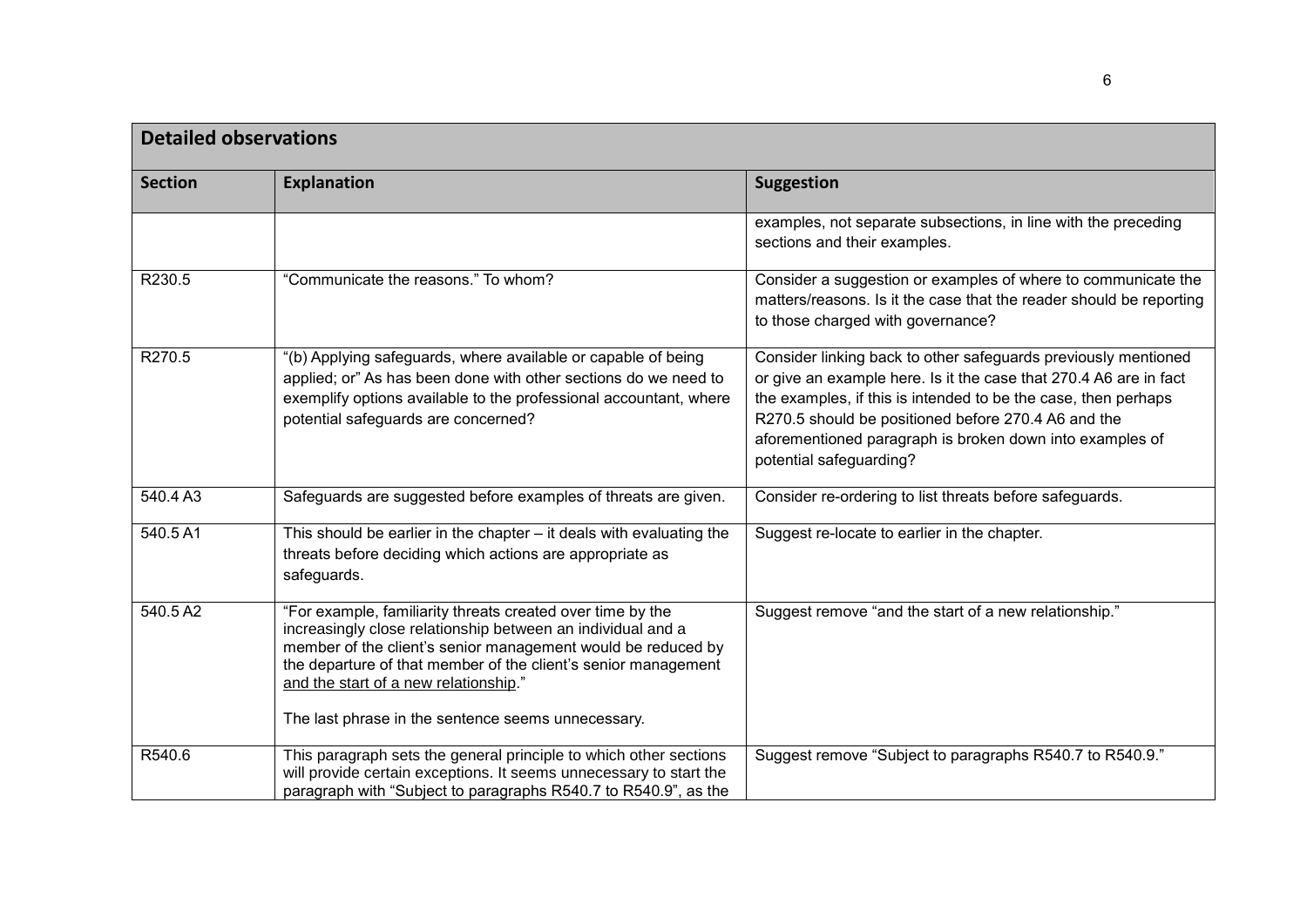| <b>Detailed observations</b> |                                                                                                                                                                                                                                                                                 |                                                                                                                                                                                                                                                                                                                                                                                                                                                                                                                                                                                                                    |
|------------------------------|---------------------------------------------------------------------------------------------------------------------------------------------------------------------------------------------------------------------------------------------------------------------------------|--------------------------------------------------------------------------------------------------------------------------------------------------------------------------------------------------------------------------------------------------------------------------------------------------------------------------------------------------------------------------------------------------------------------------------------------------------------------------------------------------------------------------------------------------------------------------------------------------------------------|
| <b>Section</b>               | <b>Explanation</b>                                                                                                                                                                                                                                                              | <b>Suggestion</b>                                                                                                                                                                                                                                                                                                                                                                                                                                                                                                                                                                                                  |
|                              | exceptions further down in the text clearly mention "as an<br>exception to "                                                                                                                                                                                                    |                                                                                                                                                                                                                                                                                                                                                                                                                                                                                                                                                                                                                    |
| 540.6A1                      | The reference R540.10-12 is technically incorrect as the individual<br>has not completed the 'time-on'.                                                                                                                                                                         | Consider whether reference to R540.10-12 is correct.                                                                                                                                                                                                                                                                                                                                                                                                                                                                                                                                                               |
| 540.7 A1                     | There appears to be some unnecessary language and clarity<br>could be enhanced.                                                                                                                                                                                                 | Consider the following language instead: "For example, a key<br>audit partner may remain in that role on the audit team for up to<br>one additional year in circumstances where, due to unforeseen<br>events, a required rotation was not possible, as might be the<br>case-due to serious illness of the intended engagement partner.<br>In such circumstances, this will involve the firm will discussing<br>with those charged with governance the reasons why the planned<br>rotation cannot take place and agree on (or propose)<br>appropriate the need for any safeguards to reduce any threat<br>created." |
| R540.12                      | Original wording was easier to read:<br>"If the individual has acted in any other capacity as a key audit<br>partner for seven "<br>New text:<br>"If the individual has acted as a key audit partner other than in the<br>capacities set out in R540.10 and R540.11 for seven " | Suggest retain the extant language.                                                                                                                                                                                                                                                                                                                                                                                                                                                                                                                                                                                |
| 540.19 A1                    | The term 'Senior or Managing Partner (Chief Executive or<br>equivalent)' (original text) has been changed to 'Chief Executive<br>or equivalent' (ED).                                                                                                                           | Consider retaining terminology from extant Code as it is broader<br>and recognizes that such roles have a multitude of titles.                                                                                                                                                                                                                                                                                                                                                                                                                                                                                     |
| R540.20                      | This is a general principle – it would make more sense to have it<br>before R540.5                                                                                                                                                                                              | Suggest move section to precede R540.5                                                                                                                                                                                                                                                                                                                                                                                                                                                                                                                                                                             |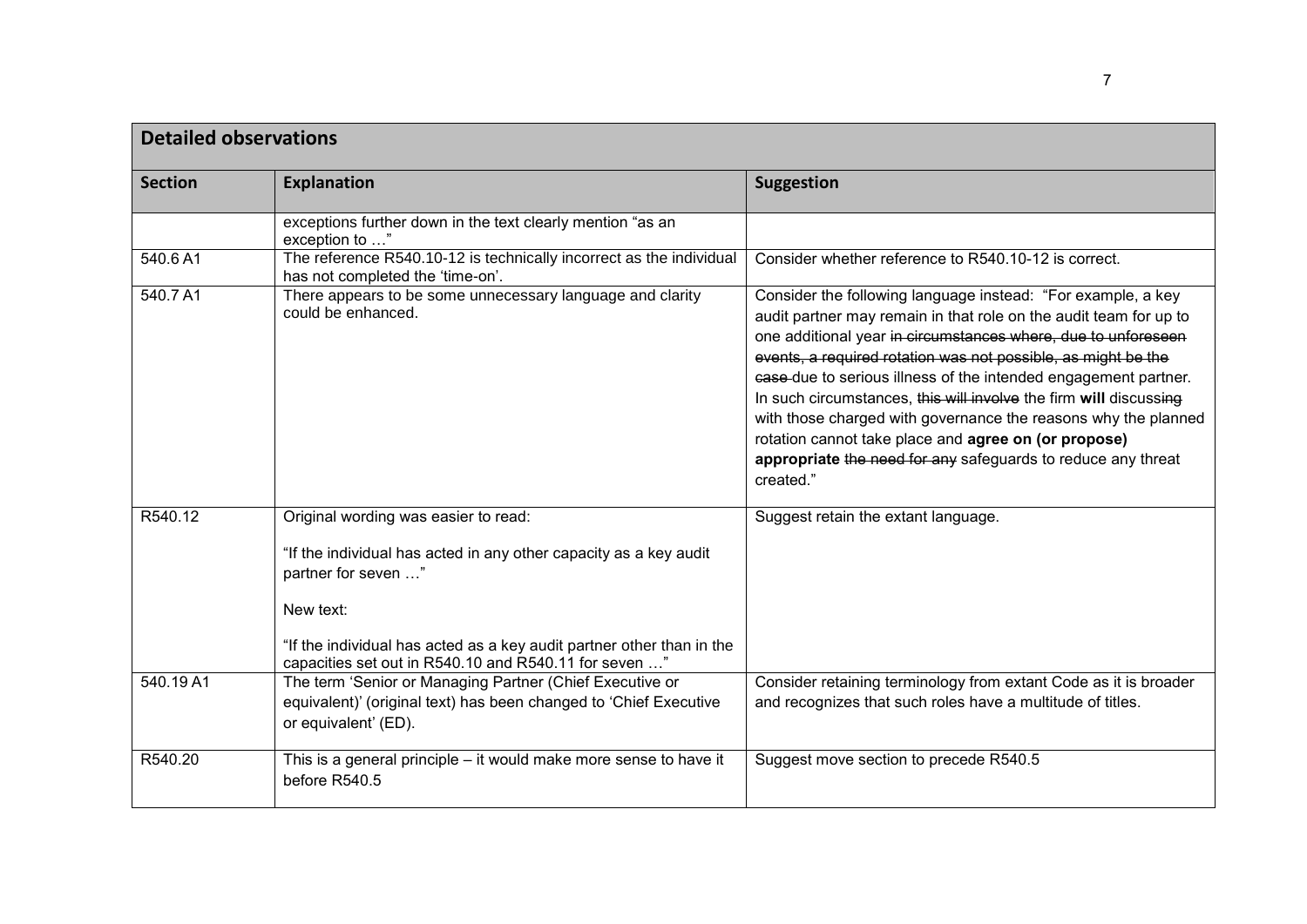| <b>Detailed observations</b> |                                                                                                                                                                                                                                                        |                                                                                                                                                                                                                                                               |
|------------------------------|--------------------------------------------------------------------------------------------------------------------------------------------------------------------------------------------------------------------------------------------------------|---------------------------------------------------------------------------------------------------------------------------------------------------------------------------------------------------------------------------------------------------------------|
| <b>Section</b>               | <b>Explanation</b>                                                                                                                                                                                                                                     | <b>Suggestion</b>                                                                                                                                                                                                                                             |
| 540.20 A1                    | This paragraph is an exception to R540.6                                                                                                                                                                                                               | Suggest R540.20 A1 should be grouped with the other<br>exceptions.                                                                                                                                                                                            |
| 940.5 A1/A2                  | Factors relevant to evaluate the threats should be earlier in the<br>section – at least before the safeguards.                                                                                                                                         | Suggest re-locate 940.4 A2 and 940.4 A3 to earlier in the section.<br>Also, suggest remove "and the start of a new relationship" from<br>940.5 A2 consistent with earlier comment.                                                                            |
| 800.2                        | "Section 800 sets out certain modifications to Part 4A (excluding<br>this section) which " The mention "(excluding this section)"<br>seems unnecessary.                                                                                                | Consider whether inclusion of the phrase "(excluding this<br>section)" is necessary.                                                                                                                                                                          |
| R800.7                       | "When the firm performs an eligible audit engagement, references<br>to audit client in Part 4A (excluding this section) do not need to<br>include its related entities."<br>The use of "do not need to include" seems to add unnecessary<br>ambiguity. | Suggest removing "need to" so sentence reads: "When the firm<br>performs an eligible audit engagement, references to audit client<br>in Part 4A (excluding this section) do not include its related<br>entities."                                             |
| R800.9                       | "The relevant provisions set out in Sections 510, 511, 520, 521,<br>522, 524 and 525 need apply only to the members of the<br>engagement team, their immediate family members and close<br>family members."                                            | Suggest removing "need" so the sentence would read:<br>"The relevant provisions set out in Sections 510, 511, 520, 521,<br>522, 524 and 525 apply only to the members of the engagement<br>team, their immediate family members and close family<br>members." |
| 900.1                        | "Examples of such engagements include:<br>An audit of specific elements, accounts or items of a<br>financial statement.<br>Performance assurance on a company's key performance<br>indicators."                                                        | Suggest additional examples be added to this section including<br>reports that may be in the public domain. For example,<br>sustainability reports.                                                                                                           |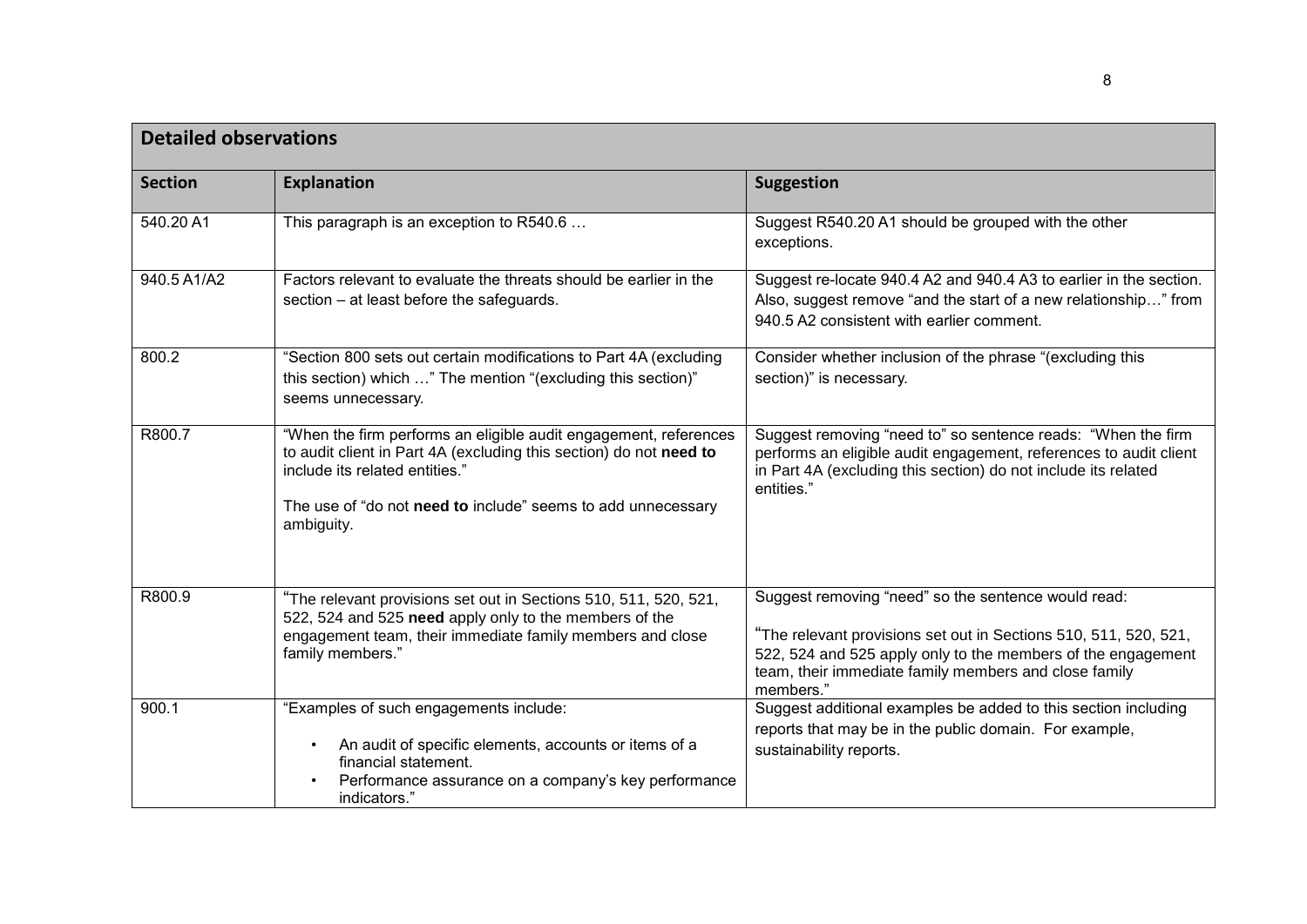| <b>Detailed observations</b> |                                                                                                                                                                                                                                                                                                                                                                                                                                                                                                                                                                                                                    |                                                                                                                                                                                                                                                                                                                                                                                                                                                                                                            |
|------------------------------|--------------------------------------------------------------------------------------------------------------------------------------------------------------------------------------------------------------------------------------------------------------------------------------------------------------------------------------------------------------------------------------------------------------------------------------------------------------------------------------------------------------------------------------------------------------------------------------------------------------------|------------------------------------------------------------------------------------------------------------------------------------------------------------------------------------------------------------------------------------------------------------------------------------------------------------------------------------------------------------------------------------------------------------------------------------------------------------------------------------------------------------|
| <b>Section</b>               | <b>Explanation</b>                                                                                                                                                                                                                                                                                                                                                                                                                                                                                                                                                                                                 | <b>Suggestion</b>                                                                                                                                                                                                                                                                                                                                                                                                                                                                                          |
| R900.20                      | Could additional (more recent) examples be included?<br>The original text in 291.19 says "the members of the assurance<br>team and the firm shall be independent of the party responsible<br>for the subject matter informationIn addition, an evaluation<br>shall be made of any threats the firm has reason to believe are<br>created by interests and relationships between a member of the<br>assurance team, the firm, a network firm and the party<br>responsible for the subject matter ( <i>emphasis added</i> )."                                                                                         | Suggest the revised provision similarly read "(a) the members of<br>the assurance team and (b) an evaluation shall be made" (i.e.<br>sentence structure should be the same as R900.19 and R900.21<br>which have similar meaning).                                                                                                                                                                                                                                                                          |
| 900.22 A1                    | Second sentence revises the original text as follows:<br>"In determining whether it is necessary to apply the provisions in<br>this section to each responsible party in such engagements, the<br>firm may take into account certain matters. These matters<br>include whether an interest or relationship between the firm, or a<br>member of the assurance team, and a particular responsible party<br>would create a threat to independence that is not trivial and<br>inconsequential in the context of the subject matter information."<br>Splitting this section into two sentences does not seem necessary. | Suggest the following language:<br>"In determining whether it is necessary to apply the provisions in<br>this section to each responsible party in such engagements, the<br>firm may take into account certain matters, including whether an<br>interest or relationship between the firm, or a member of the<br>assurance team, and a particular responsible party would create<br>a threat to independence that is not trivial and inconsequential in<br>the context of the subject matter information." |
| 900.30 A1                    | The first sentence revises the original text as follows:<br>The engagement period starts when the assurance team begins<br>to perform assurance services with respect to the particular<br>engagement.                                                                                                                                                                                                                                                                                                                                                                                                             | The original text ("with respect to the particular engagement") is<br>clearer and it allows that there might be multiple engagement<br>periods. Suggest reinstating extant language.                                                                                                                                                                                                                                                                                                                       |
| R900.32                      | Revised text eliminates the following safeguard previously<br>available under Section 291.32:                                                                                                                                                                                                                                                                                                                                                                                                                                                                                                                      | Suggest that Section 900.32 should align to Section 400.32 and<br>the safeguard be re-instated.                                                                                                                                                                                                                                                                                                                                                                                                            |

9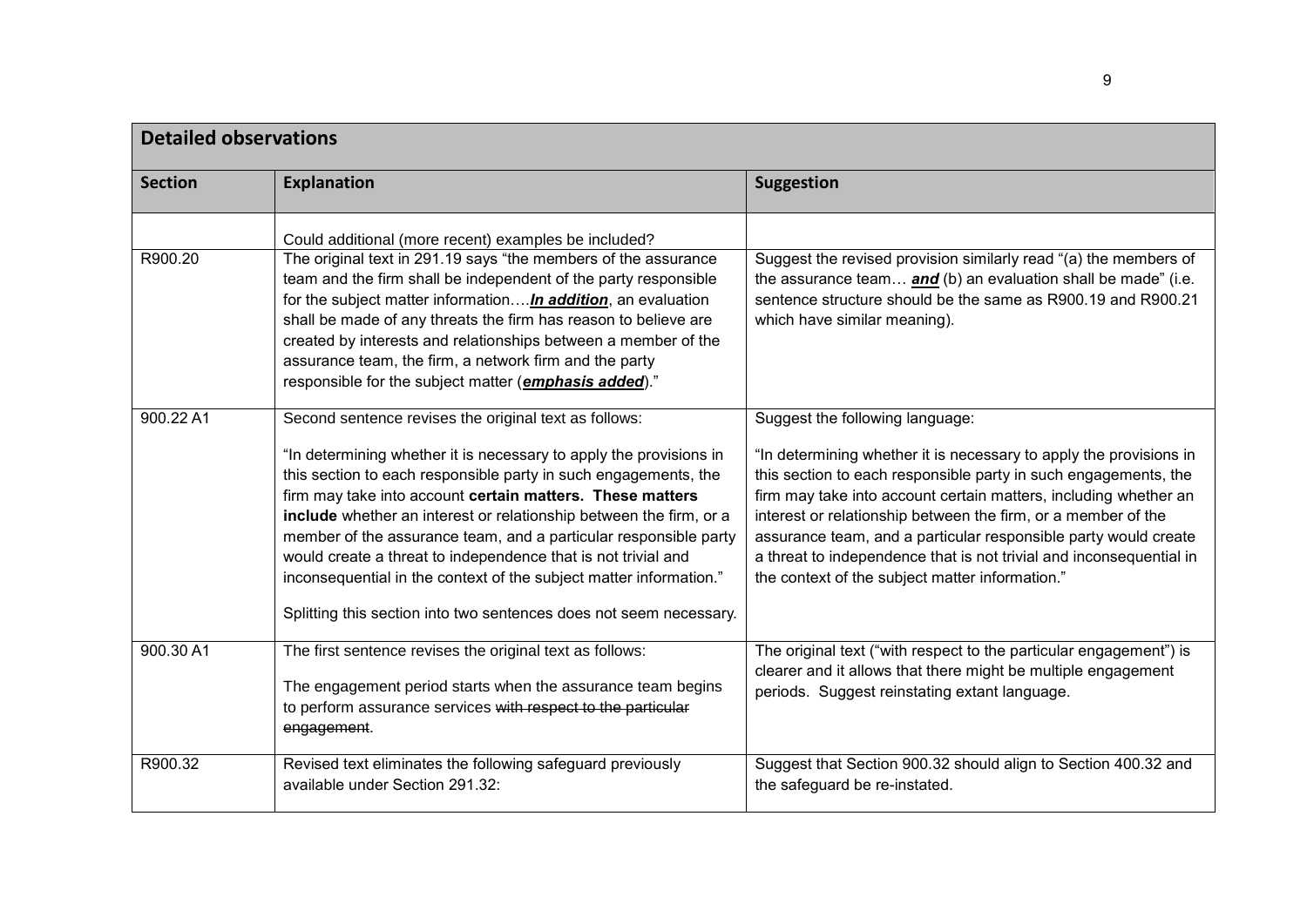| <b>Detailed observations</b> |                                                                                                                                                                                                                                                                                                                                                                                                                                                                                                                                                                                                                                                                                                                                                                                                                                           |                                                                                                                                                                                                                                                                                                                                                            |
|------------------------------|-------------------------------------------------------------------------------------------------------------------------------------------------------------------------------------------------------------------------------------------------------------------------------------------------------------------------------------------------------------------------------------------------------------------------------------------------------------------------------------------------------------------------------------------------------------------------------------------------------------------------------------------------------------------------------------------------------------------------------------------------------------------------------------------------------------------------------------------|------------------------------------------------------------------------------------------------------------------------------------------------------------------------------------------------------------------------------------------------------------------------------------------------------------------------------------------------------------|
| <b>Section</b>               | <b>Explanation</b>                                                                                                                                                                                                                                                                                                                                                                                                                                                                                                                                                                                                                                                                                                                                                                                                                        | <b>Suggestion</b>                                                                                                                                                                                                                                                                                                                                          |
|                              | "Engaging another firm to evaluate the results of the non-<br>assurance service or having another firm re-perform the non-<br>assurance service to the extent necessary to enable it to take<br>responsibility for the service."<br>Furthermore Section 400.3214 A1 provides as follows:<br>Examples of actions that might be safeguards to address threats<br>to independence include:<br>Not including individuals who provided the non-assurance<br>service as members of the audit team.<br>Having a professional accountant review the audit and<br>non-assurance work as appropriate.<br>Engaging another firm to evaluate the results of the non-<br>assurance service.<br>Having another firm re-perform the non-assurance service to the<br>extent necessary to enable the other firm to take responsibility for<br>the service. |                                                                                                                                                                                                                                                                                                                                                            |
| R900.51,<br>R900.52          | These provisions revise the original text as follows:<br>If the firm determines that it cannot take action cannot be taken<br>to satisfactorily address the consequences of the breach, the firm<br>shall, as soon as possible, inform the party that engaged the firm<br>or those charged with governance, as appropriate. The firm<br>shall also, and take the steps necessary to terminate the<br>assurance engagement in compliance with any applicable legal or<br>regulatory requirements relevant to terminating the assurance<br>engagement.                                                                                                                                                                                                                                                                                      | Revision suggests that only the firm can take action to address<br>the consequences of a breach, or the engagement must be<br>terminated. We understand the goal of removing the passive<br>voice, but it appears to exclude the possibility that the client<br>rather than the firm may be able to take satisfactory action?<br>Same comment for R900.52. |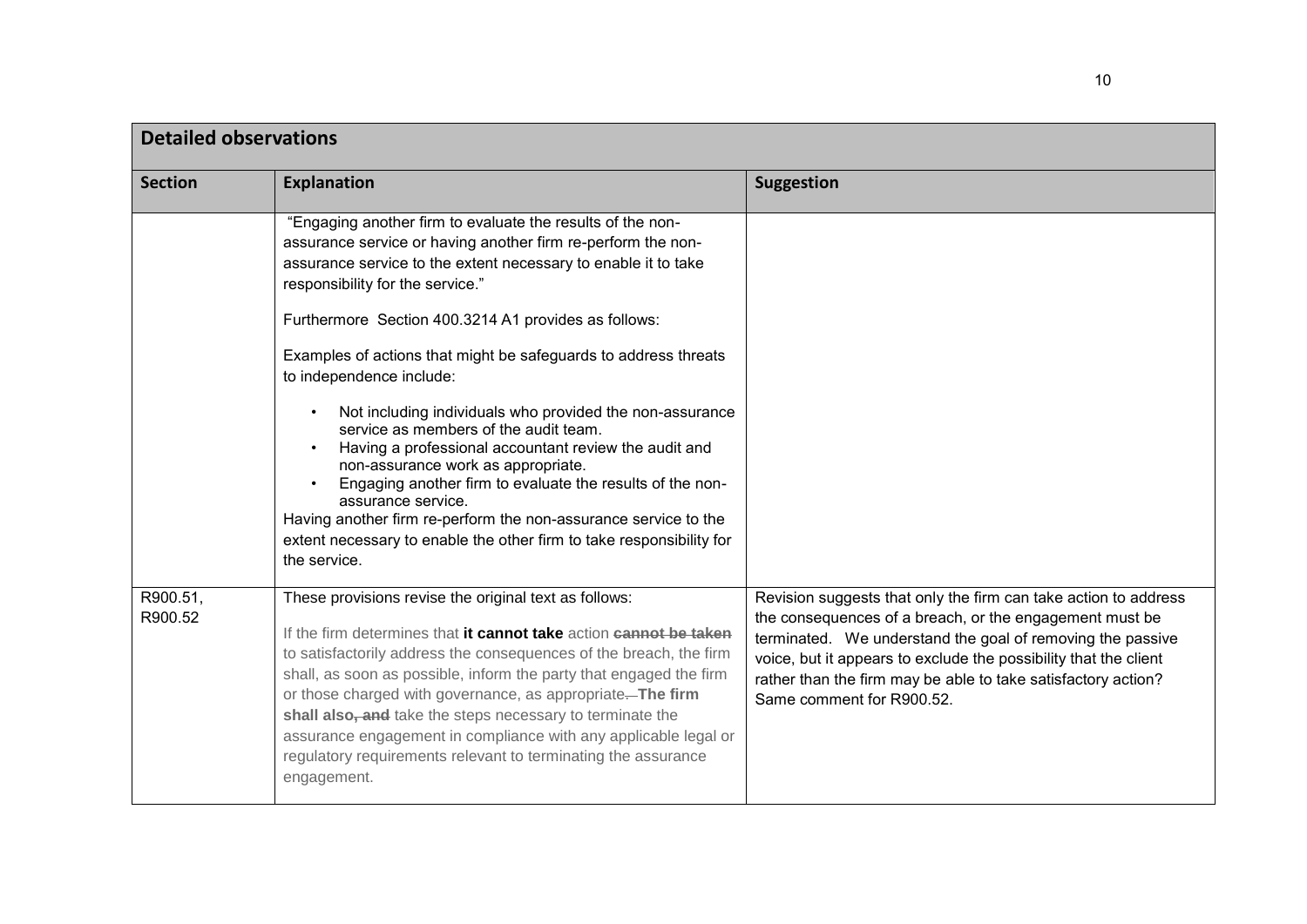| <b>Detailed observations</b> |                                                                                                                                                                                                                                                                                                                                                                                                                                                                                                                                                   |                                                                                                                                                                                                                                                                               |
|------------------------------|---------------------------------------------------------------------------------------------------------------------------------------------------------------------------------------------------------------------------------------------------------------------------------------------------------------------------------------------------------------------------------------------------------------------------------------------------------------------------------------------------------------------------------------------------|-------------------------------------------------------------------------------------------------------------------------------------------------------------------------------------------------------------------------------------------------------------------------------|
| <b>Section</b>               | <b>Explanation</b>                                                                                                                                                                                                                                                                                                                                                                                                                                                                                                                                | <b>Suggestion</b>                                                                                                                                                                                                                                                             |
| R910.8                       | R910.7 A direct financial interest or a material indirect financial<br>interest in the assurance client shall not be held by:<br>The firm; or<br>a)<br>An assurance team member or any of that individual's<br>b)<br>immediate family.<br>R910.8 When an entity has a controlling interest in the assurance<br>client and the client is material to the entity, neither the firm, nor<br>an assurance team member nor any of that individual's immediate<br>family shall hold a direct or material indirect financial interest in<br>that entity. | Suggest the structure of the provision be parallel to R910.7 -<br>seems to be the same meaning.                                                                                                                                                                               |
| 911.6 A2                     | The safeguard in the last sentence reads, "If the loan is to a firm,<br>the reviewing professional might be someone from a network<br>firm."<br>The original text in Section 291.113 specifies that this must be a<br>"professional accountant from a network firm that is neither                                                                                                                                                                                                                                                                | Consider whether the caveats included in the extant language<br>should be incorporated in this section.                                                                                                                                                                       |
| R920.5                       | involved with the assurance engagement nor received the loan."<br>The last paragraph of extant text 291.118 is eliminated, so that<br>"close business relationships" by immediate family members is<br>not addressed. (IFM is only addressed in the "buying goods and<br>services" section). The resulting text does not specifically address<br>non-purchase-related business relationships by IFMs.                                                                                                                                             | Address business relationships between Immediate Family<br>Members and audit client, other than purchases.                                                                                                                                                                    |
| 921.4 A1                     | Revised text:<br>Threats might be created by family and personal relationships<br>between an assurance team member and a director or officer or,<br>depending on their role, certain employees of the assurance<br>client. Factors that are relevant in evaluating the level of any such<br>threats include:<br>The individual's responsibilities on the assurance team.<br>The role of the family member or other individual within<br>the client, and the closeness of the relationship.                                                        | Suggest the three factors listed all be captured by bullet points,<br>as below:<br>The individual's responsibilities on the assurance team;<br>The role of the family member or other individual within<br>$\bullet$<br>the client; and<br>The closeness of the relationship. |